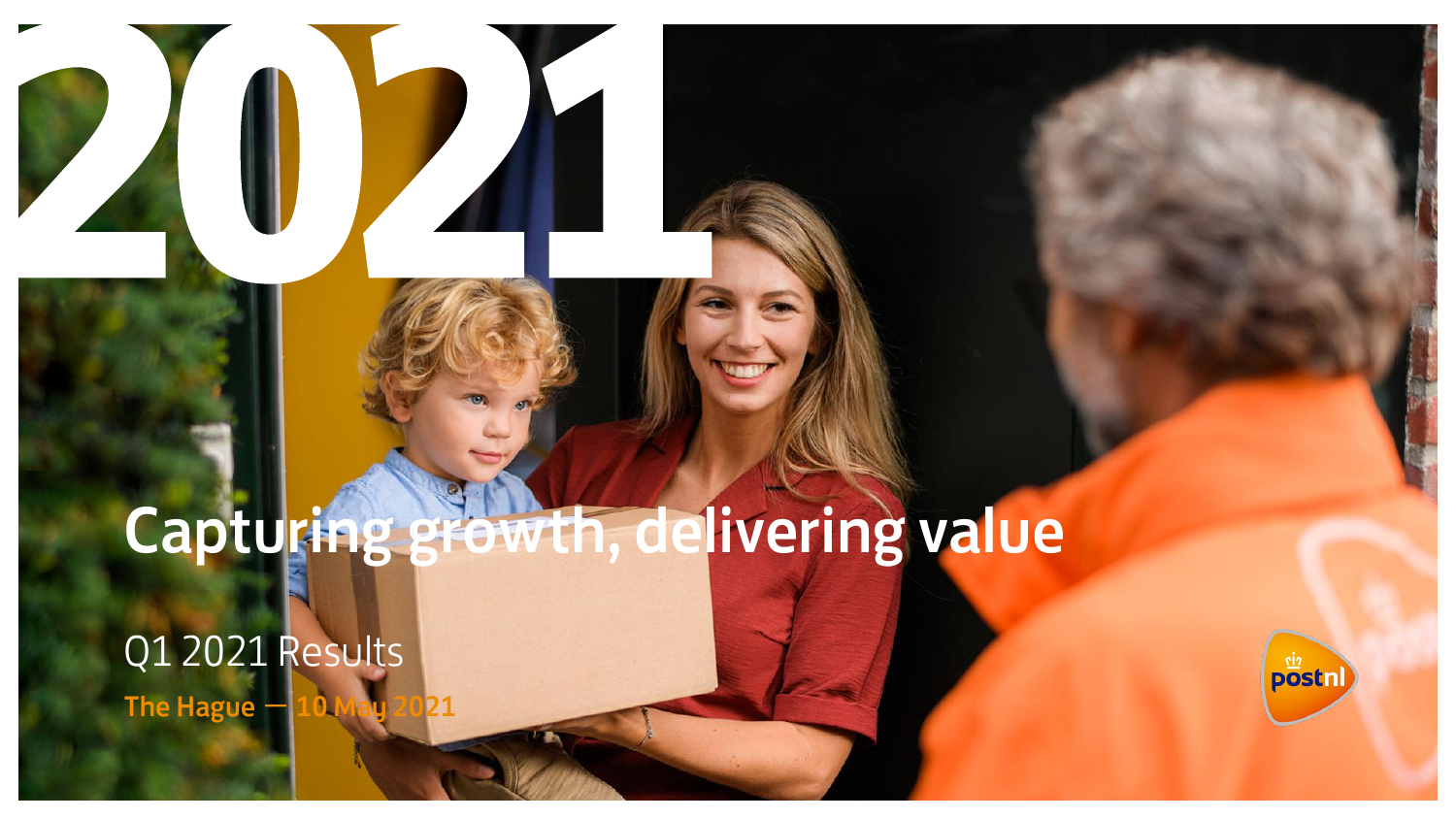#### Published by:

PostNL NV Prinses Beatrixlaan 23 2595 AK The Hague The Netherlands

Additional information is available at postnl.nl

#### Additional information

Additional information is available at www.postnl.nl. Elements of this press release contain or may contain inside information within the meaning of article 7(1) of the EU Market Abuse Regulation.

Please note that the numbers presented in this presentation (tables and result explanations) may not sum precisely to the totals provided and percentages may not precisely reflect the absolute figures due to rounding.

#### Warning about forward-looking statements

Some statements in this presentation are 'forward-looking statements'. By their nature, forward-looking statements involve risk and uncertainty because they relate to events and depend on circumstances that may occur in the future. These forwardlooking statements involve known and unknown risks, uncertainties and other factors that are outside of our control and impossible to predict and may cause actual results to differ materially from any future results expressed or implied. These forward-looking statements are based on current expectations, estimates, forecasts, analyses and projections about the industries in which we operate and management's beliefs and assumptions about possible future events. You are cautioned not to put undue reliance on these forward-looking statements, which only speak as of the date of this presentation and are neither predictions nor guarantees of possible future events or circumstances. We do not undertake any obligation to release publicly any revisions to these forward-looking statements to reflect events or circumstances after the date of this presentation or to reflect the occurrence of unanticipated events, except as may be required under applicable securities law.



- 
- 
- 
- 
- 
- 
- 
- 
- 
- 
- 
- 
- 
- 

#### Use of non-GAAP information

In presenting and discussing the PostNL Group operating results, management uses certain non-GAAP financial measures. These non-GAAP financial measures should not be viewed in isolation as alternatives to the equivalent IFRS measures and should be used in conjunction with the most directly comparable IFRS measures. Non-GAAP financial measures do not have standardised meaning under IFRS and therefore may not be comparable to similar measures presented by other issuers. The main non-GAAP key financial performance indicator is normalised EBIT. Normalised EBIT is derived from the IFRS-based performance measure operating income adjusted for the impact of project costs and incidentals.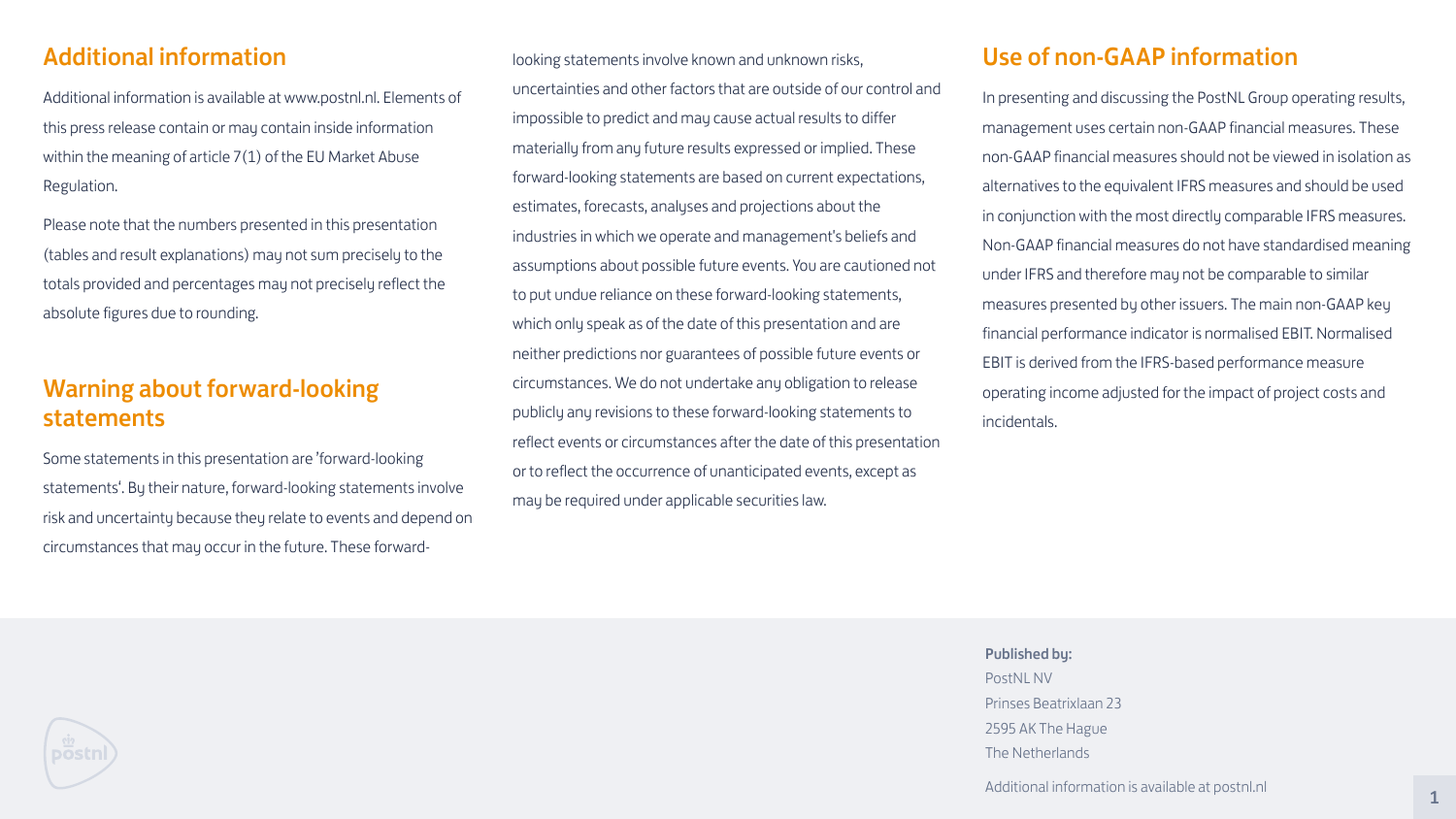

Exceptional performance, partly non recurring

## Q1 2021

Thanks to the hard work of our people and resilience of our business, we were able to continue to play a vital role in society

#### Results

postni

- Lockdown lasted longer than anticipated and boosted volume growth at Parcels
- Spring and Logistics also showed strong performance
- Non-recurring mail volumes supported a strong performance at Mail in the Netherlands

Health and safety of our people, partners and customers always come first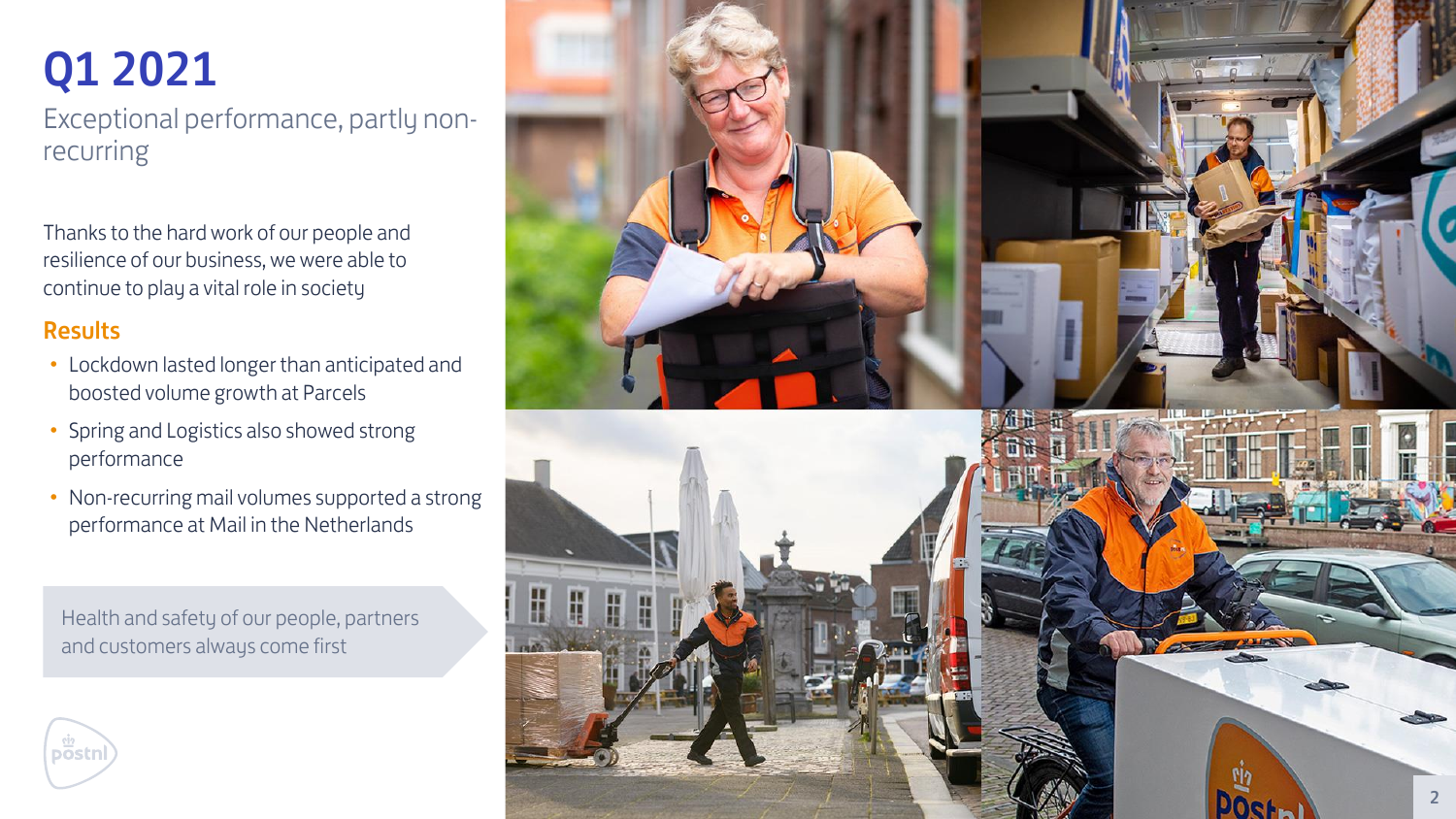### FY outlook for normalised EBIT at least €250m, with free cash flow expected to be above €225m Strong earnings performance continued

| $(in \in million)$              | Q1 2020        | Q1 2021 |
|---------------------------------|----------------|---------|
| Revenue                         | 701            | 962     |
| Normalised EBIT                 | 15             | 130     |
| Free cash flow                  | $\overline{5}$ | 159     |
| Normalised comprehensive income | 30             | 112     |



• 7% improvement in  $CO<sub>2</sub>$  efficiency of PostNL's own fleet compared with FY 2020





- Strong operational performance at Parcels continued with 108m parcels delivered (+61.6%), partly non-recurring due to lockdown
	- Key financial metrics • Strong result at Mail in the Netherlands mainly based on non-recurring mail items and favourable development in price/mix; underlying volume decline due to substitution continued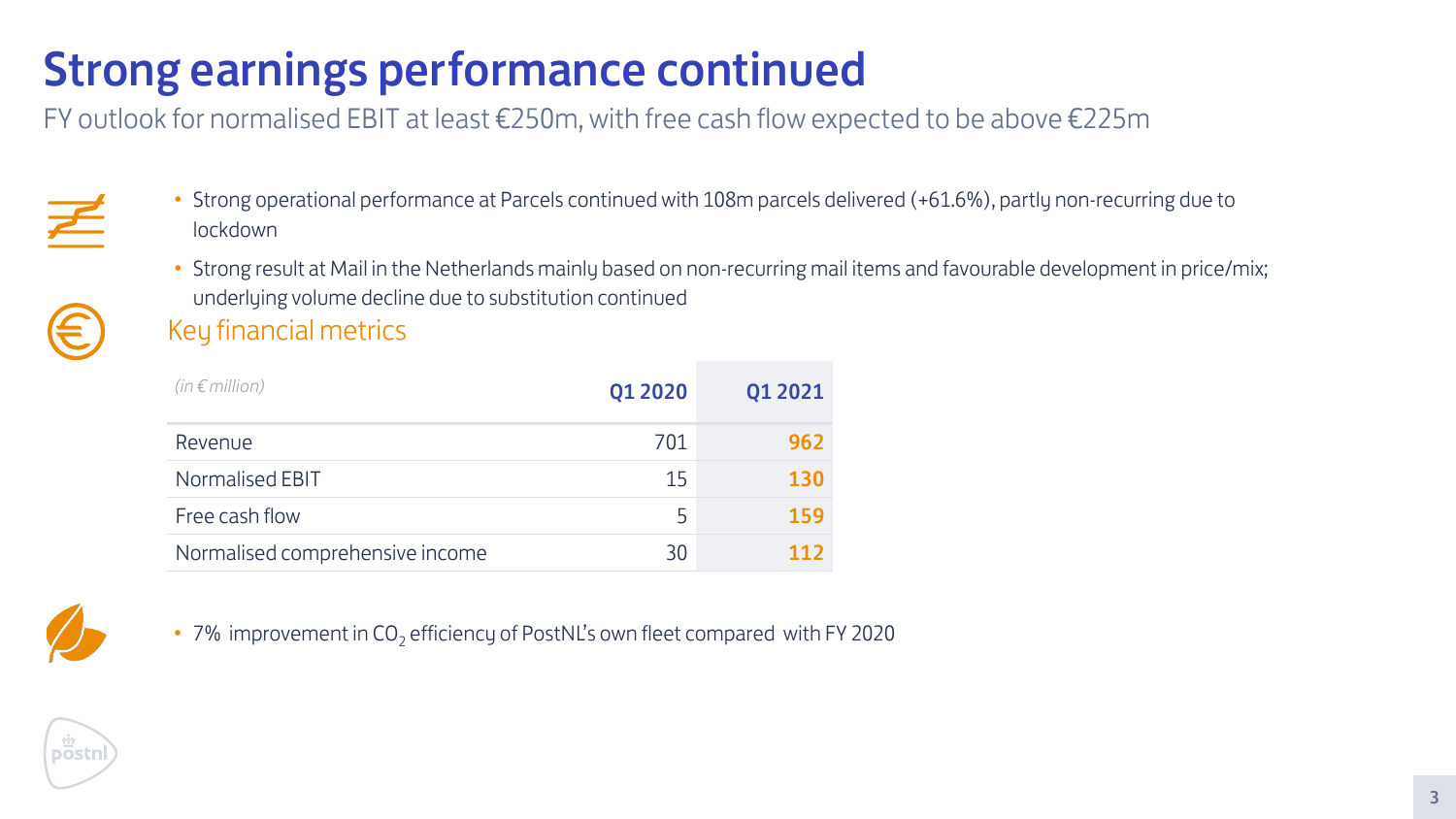- 108m parcels delivered, of which around 26m assumed to be Covid-19 related and non-recurring
- Flexible infrastructure at Parcels combined with more equally spread flow shows robustness of business model; additional measures (operating costs and investments) taken to accommodate volumes
- 
- 
- 
- 
- 



• Costs related to incentivising retail partners to remain open for parcel and mail services (around  $£15m$ )

• Favourable volume and price/mix effects at Mail in the Netherlands partly offset by volume dependent costs; positive shift in product mix supported by more single mail and e-commerce items, partly related to Covid-19. Nonrecurring volume effects due to e.g.voting by mail and invites for the vaccination programme

Normalised EBIT €130m, of which around €42m assumed to be non-recurring result related to Covid-19

## Another strong quarter driven by impact of Covid-19

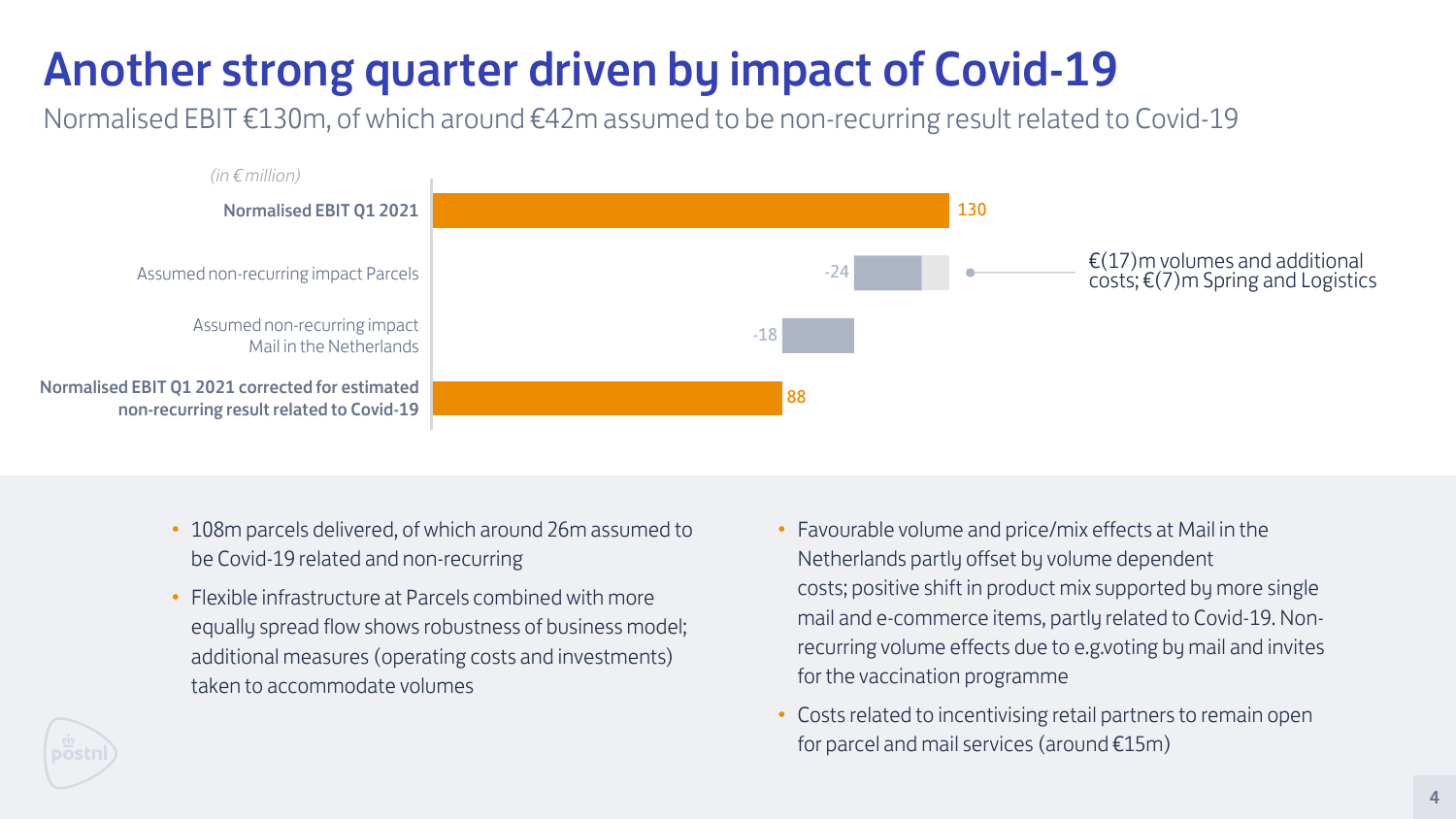# Business and financial performance



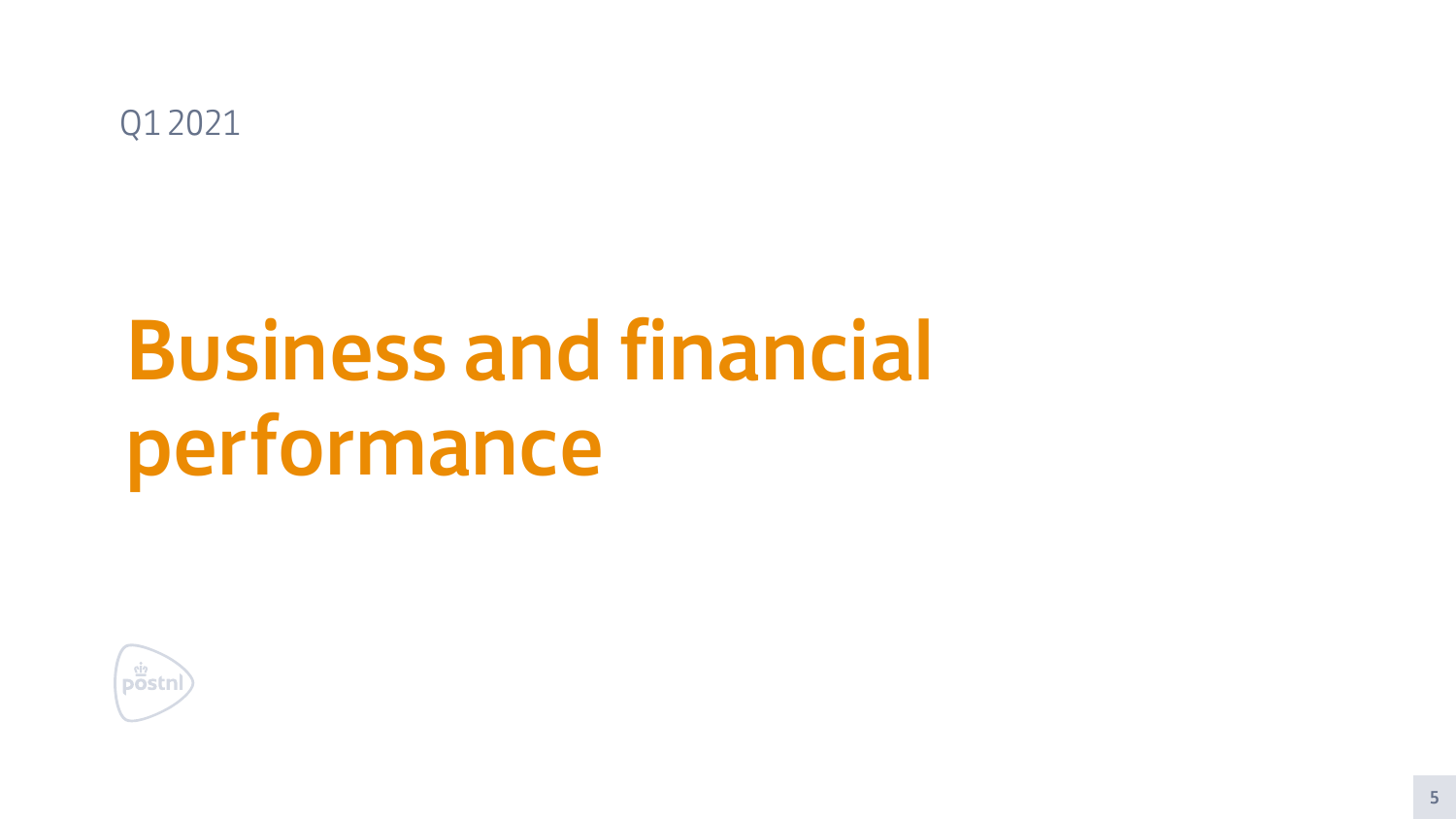#### Strong revenue growth

- Benefiting from e-commerce growth across all segments and products
	- partly non-recurring and related to the lockdown (around 26m parcels)
	- underlying strong growth trend in e-commerce since the outbreak of Covid-19; volume growth excluding non-recurring parcels was ~ 23%
- Slightly negative price/mix effect with better pricing more than offset by mix effects in line with expectations
- Spring: strong growth in Asia and Europe (partially related to increasing internal revenue). Currently, around 70% of revenue at Spring is ecommerce related
- Revenue growth at Logistics due to healthy e-commerce growth

#### Normalised EBIT up €67m; around €24m of Q1 result 2021 is assumed to be non-recurring

- efficient capacity utilisation
- partially offset by higher hit rate and lower drop duplication
- Ongoing good performance at both Spring and Logistics driven
- by revenue growth and efficiency
- Good operational leverage
	-
	-
- 
- Expansion of capacity is on track



Record level of parcels delivered thanks to flexible infrastructure and additional measures

|         | Revenue | <b>Normalised EBIT</b> | <b>Volumes</b>          | <b>Revenue mix</b>            |         |         |
|---------|---------|------------------------|-------------------------|-------------------------------|---------|---------|
|         |         |                        |                         | (in $\epsilon$ million)       | Q1 2020 | Q1 2021 |
| Q1 2021 | f662m   |                        | <b>108m</b><br>$+61.6%$ | <b>Parcels Netherlands</b>    | 277     | 444     |
|         |         |                        |                         | Spring                        | 68      | 145     |
| Q1 2020 | €414m   | E26m                   | 67m                     | Logistics solutions and other | 81      | 102     |
|         |         |                        |                         | Eliminations                  | (12)    | (30)    |
|         |         |                        |                         | Parcels                       | 414     | 662     |

## 61.6% volume growth boosted result at Parcels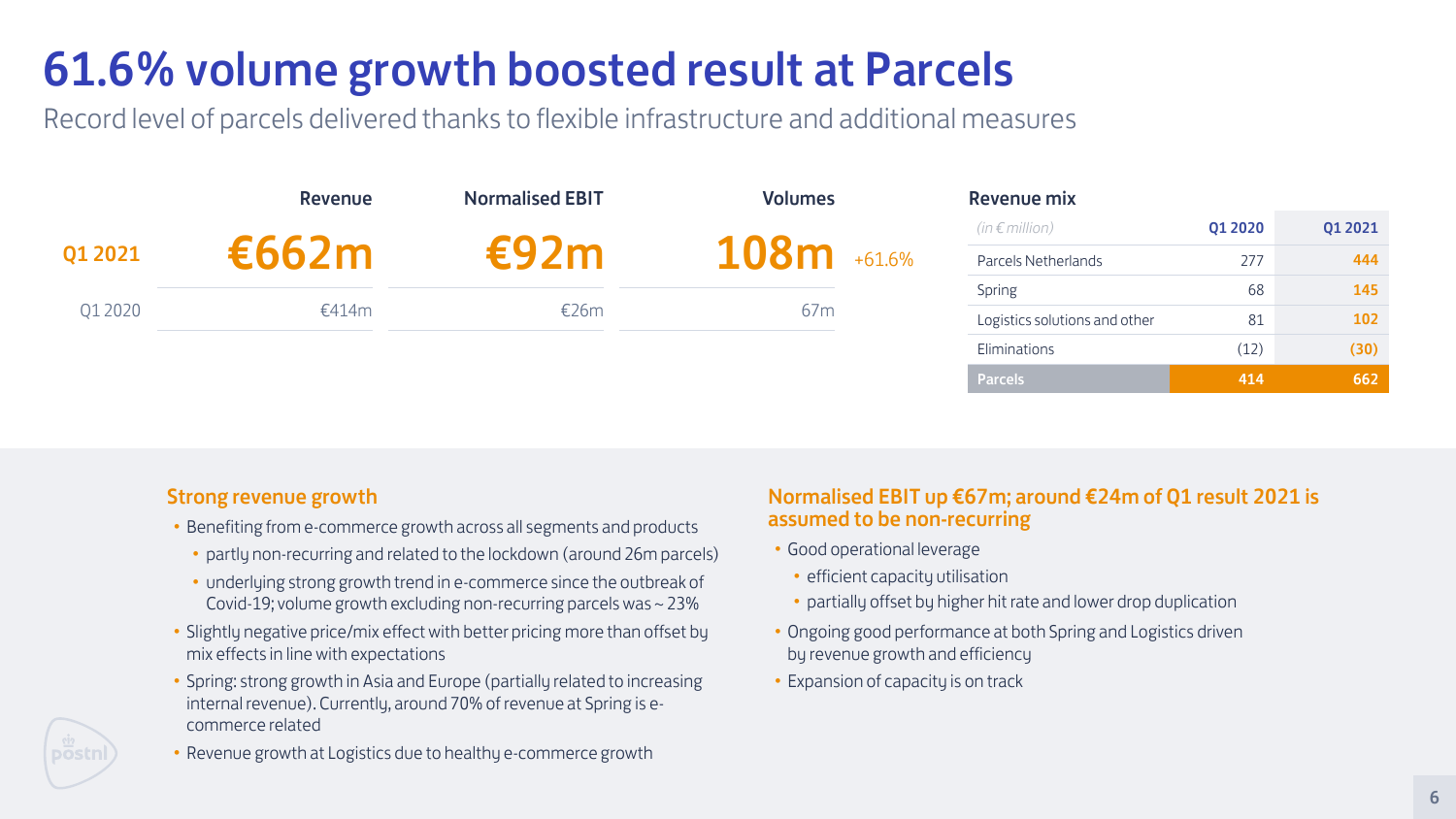## Parcels Q1 2021 normalised EBIT bridge

Up €67m compared with Q1 2020







*(in € million)*

| <b>Parcels Netherlands</b>                                                                                                     |  |
|--------------------------------------------------------------------------------------------------------------------------------|--|
| 61.6% volume growth across all segments and products, of which<br>around 26m parcels assumed to be non-recurring               |  |
| Small negative price/mix effect                                                                                                |  |
| CLA increase, indexation subcontractors                                                                                        |  |
| Efficient utilisation of network capacity                                                                                      |  |
| Combination of efficiency and other costs, including additional fees<br>for retailers                                          |  |
| Ongoing good results at Spring (external revenue up 89%), both in<br>Asia and Europe, and Logistics and other (revenue up 26%) |  |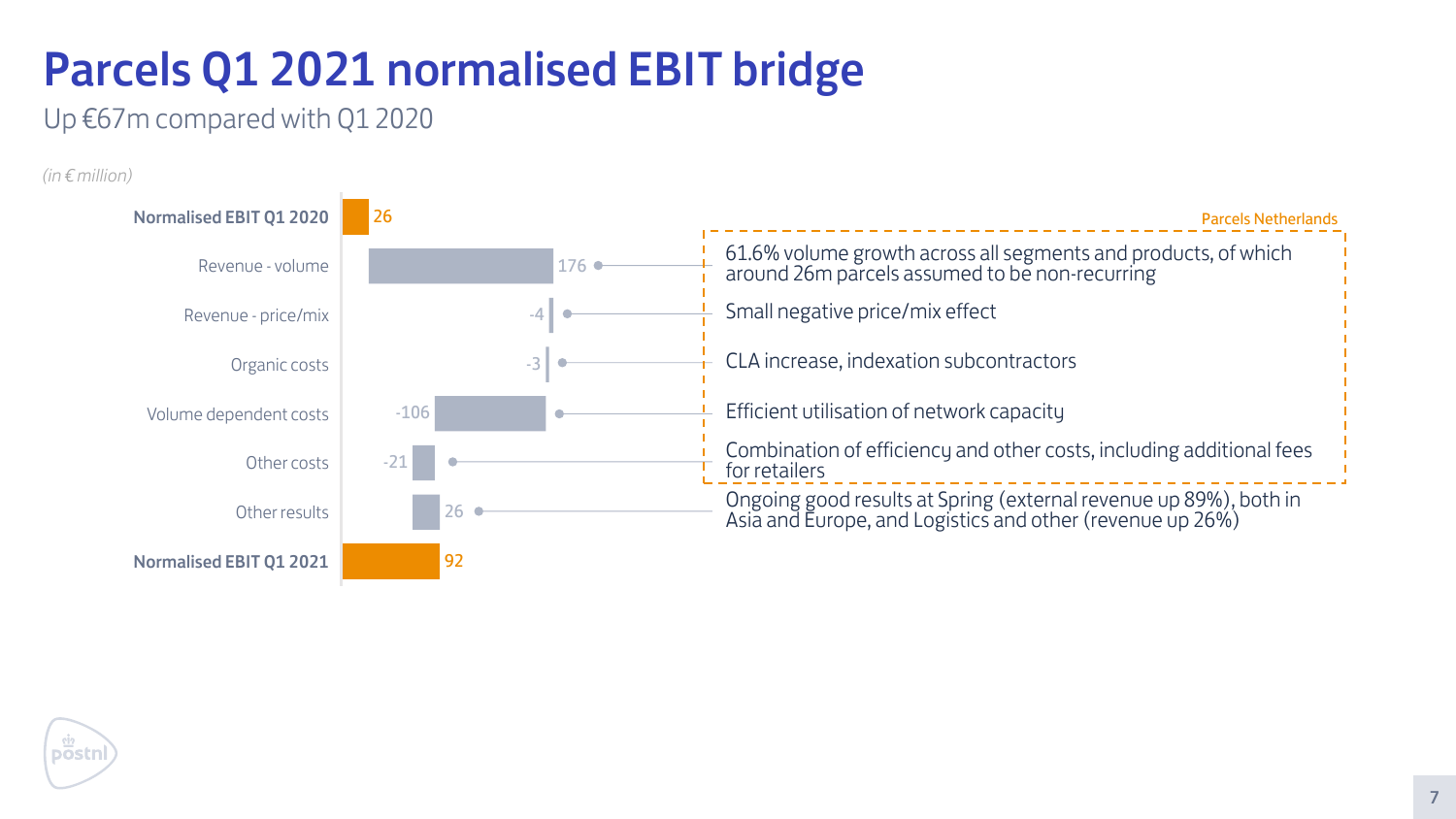| <b>Revenue development</b>                                                                                                 | <b>Normali</b>       |
|----------------------------------------------------------------------------------------------------------------------------|----------------------|
| • Underlying trend in volume decline continued at a substitution rate of<br>$around 6\%$                                   | assume<br>• Positive |
| • Volume growth of 5.6%, as substitution is more than offset by                                                            | depend               |
| • non-recurring items related to Covid-19, for example voting by mail<br>and invites for the vaccination programme (+4.5%) | $\bullet$ fav<br>sin |
| • regular election mail (+3.8%)                                                                                            | $\cdot$ mo           |
| • three additional working days (+3.4%)                                                                                    | • Decline            |
| • Moderate pricing policy and positive mix effects                                                                         | 2020 ar              |



#### Volumes 552m +5.6%

522m

#### ised EBIT up €54m; around €18m of Q1 2021 result is d to be non-recurring

- e volume and price/mix effects partly offset by higher volumedent costs
- vourable shift in product mix, supported by shift towards more ngle mail and e-commerce items, partly related to Covid-19
- oderate price increases both for domestic and for international mail
- e in other costs, mainly driven by integration costs for Sandd in Q1 nd cost savings

Supported by large non-recurring mail volumes

## Strong performance at Mail in the Netherlands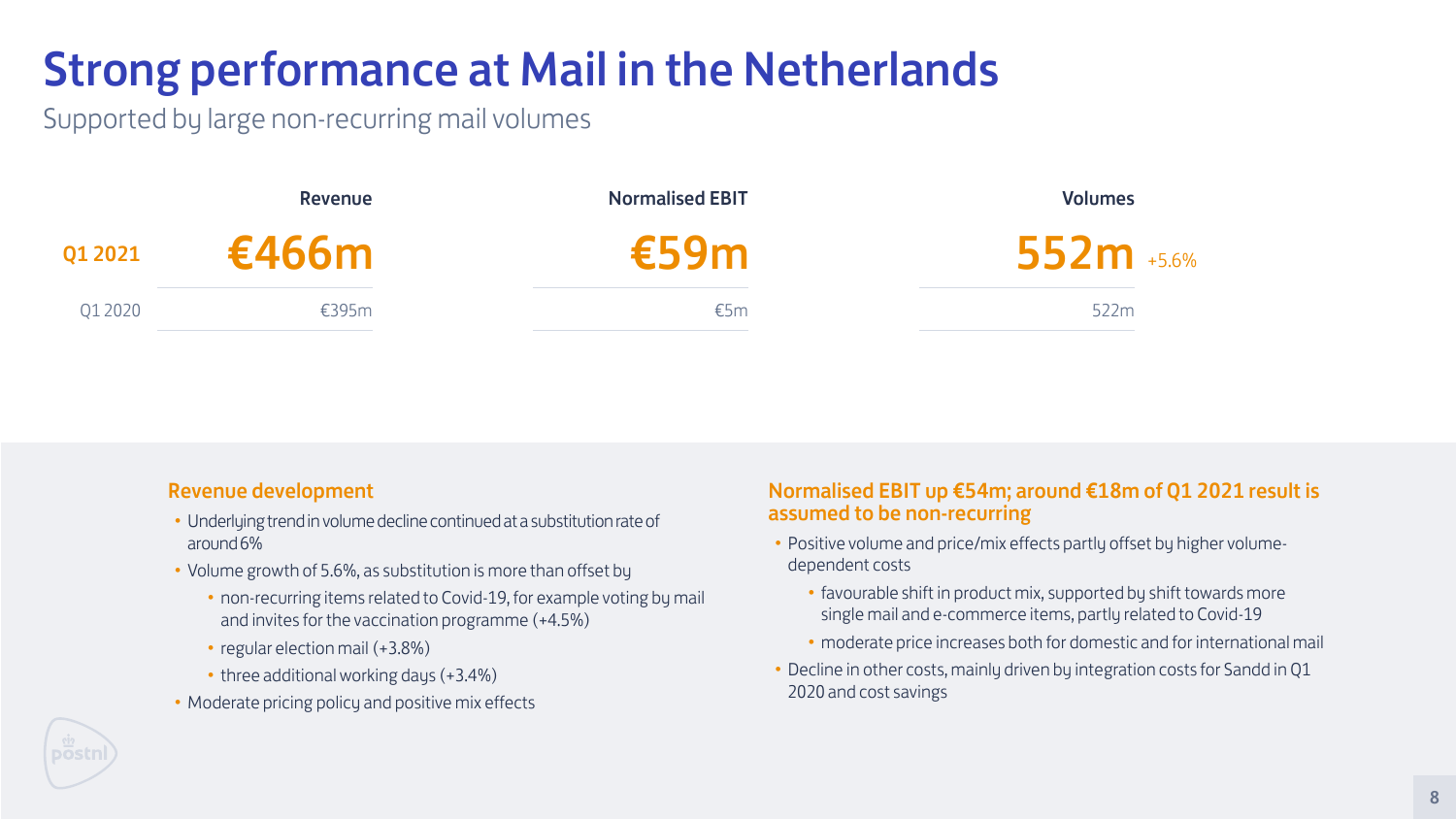Up €54m compared with Q1 2020

## Mail in the Netherlands Q1 2021 normalised EBIT bridge





*(in € million)*

Mail activities Volume growth 5.6%, driven by non-recurring Covid-19 related items, supported by regular election effect and additional working days Moderate pricing policy (for domestic and international mail) and positive mix effect (more single mail and e-commerce items, impact Covid-19 related items) Mainly due to non-recurring Sandd integration costs as well as cost savings, partially offset by other costs including additional fees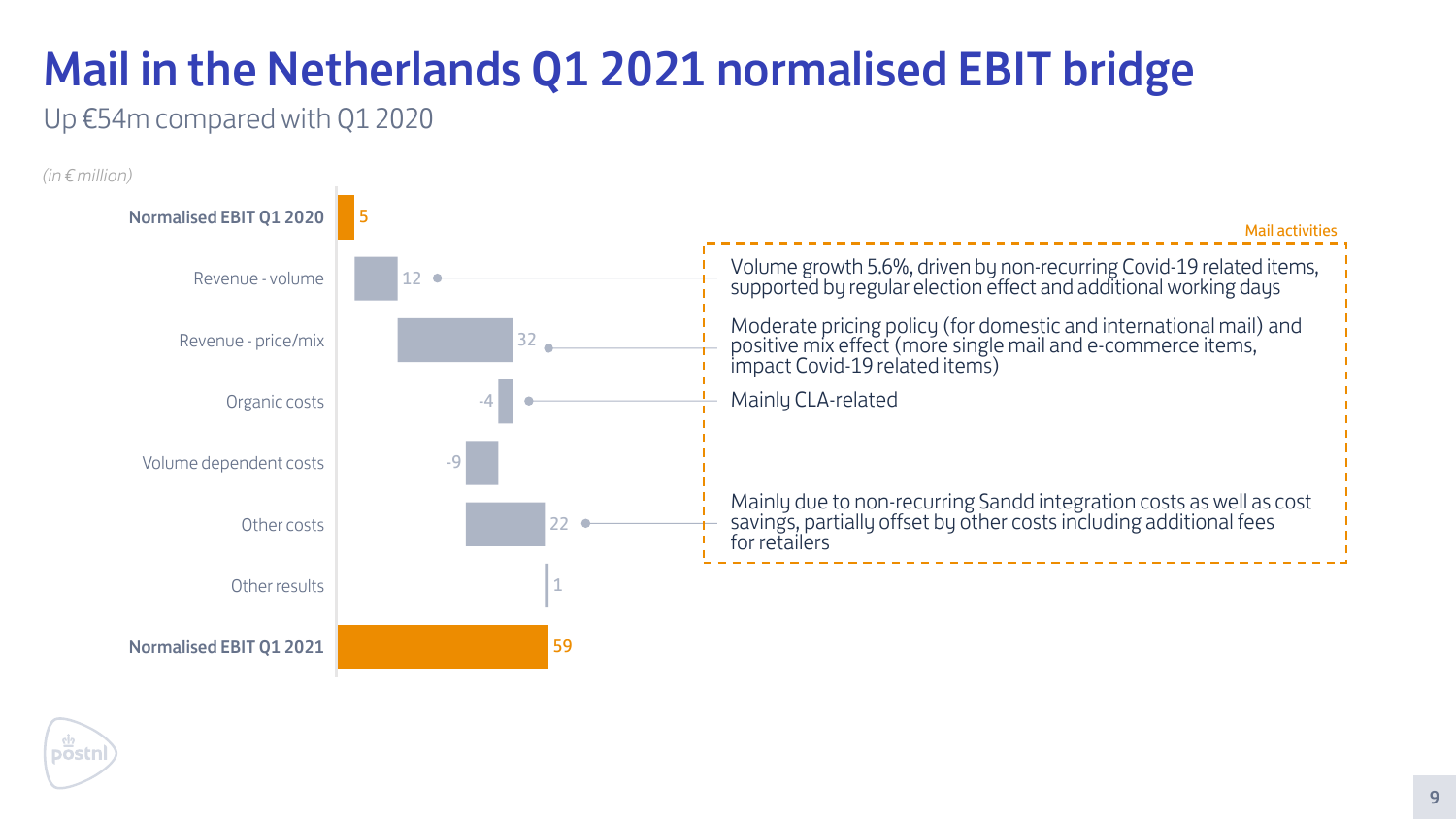## Results PostNL Q1 2021

|                         | <b>Revenue</b> |         |           | <b>Normalised EBIT</b> |
|-------------------------|----------------|---------|-----------|------------------------|
| $(in \in million)$      | Q1 2020        | Q1 2021 | Q1 2020   | Q1 2021                |
| Parcels                 | 414            | 662     | 26        | 92                     |
| Mail in the Netherlands | 395            | 466     | 5         | 59                     |
| PostNL Other            | 26             | 48      | (15)      | (21)                   |
| Intercompany            | (133)          | (214)   |           |                        |
| <b>PostNL</b>           | 701            | 962     | <b>15</b> | 130                    |



Result PostNL Other mainly driven by higher pension expenses

*Note: Normalised figures exclude one-offs in Q1 2021 (€(18)m) and in Q1 2020 (€17m)*

#### **Normalised EBIT**

| Q1 2020 | Q1 2021    |
|---------|------------|
| 26      | 92         |
| 5       | 59         |
| (15)    | (21)       |
|         |            |
| 15      | <b>130</b> |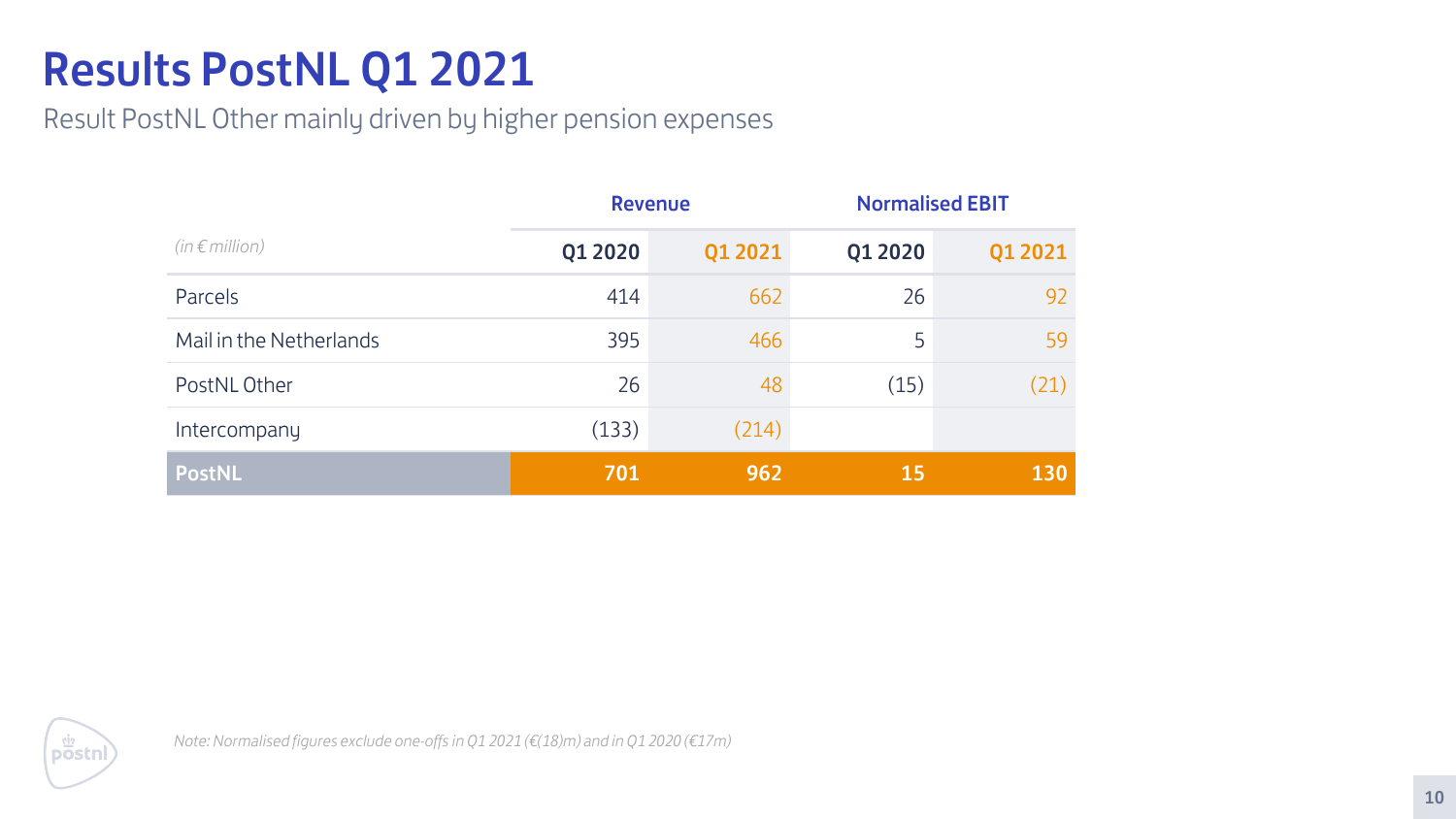### Strong performance in Q1 2021 Cash flow

- $35 -$ One-time depreciation costs related to Sandd in Q1 2020 Includes investments in acceleration of digitalisation and expansion of capacity
	- Continuing strong performance due to strict working capital management and some phasing effects
	- Mainly related to restructuring provision for Sandd in Q1 2020
	- No tax cash-out in Q1 2020
	- Mainly proceeds of Cendris sale
	- Improvement €154m





*(in € million)*

#### Book gain on sale of Cendris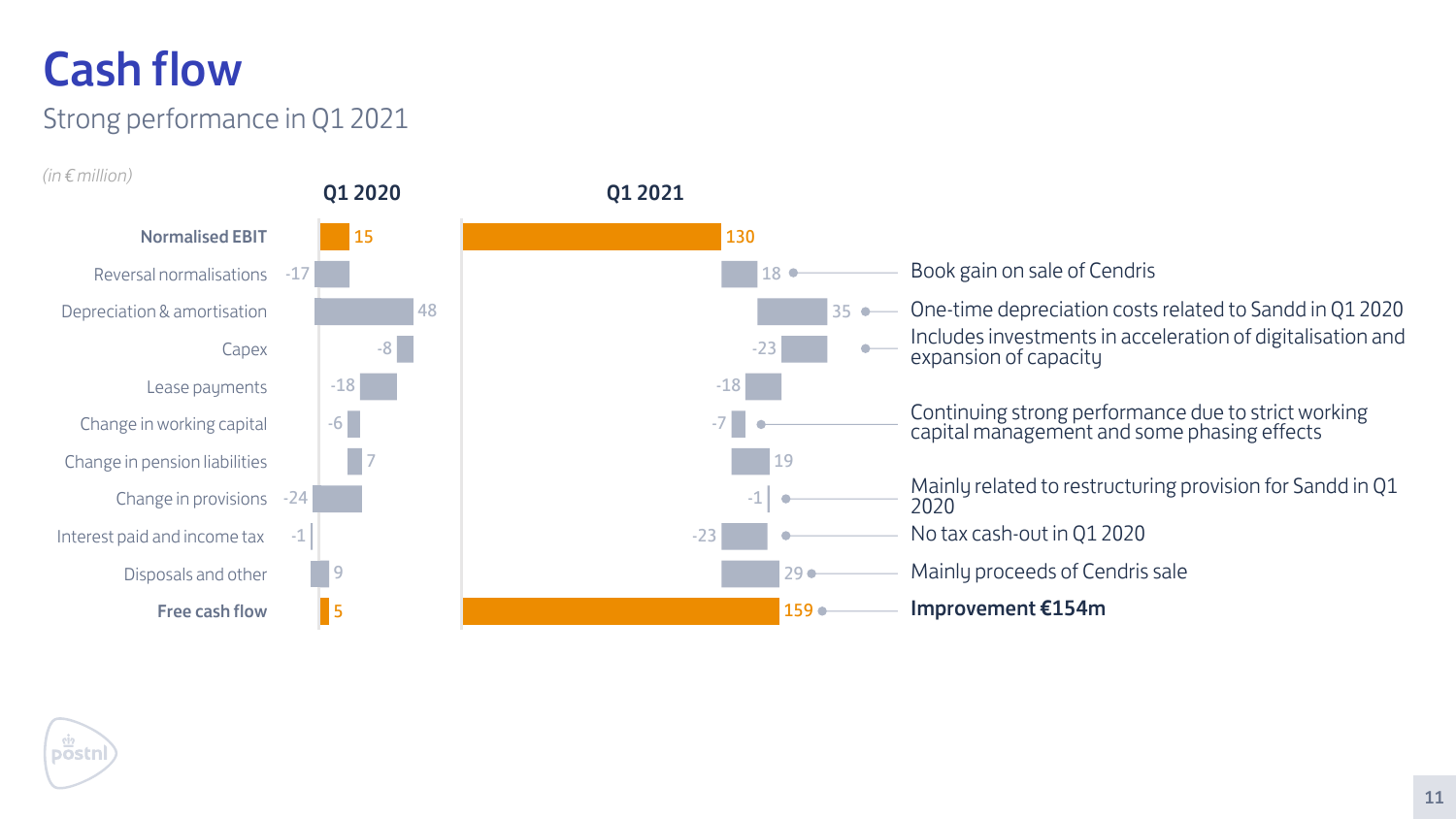Adjusted net debt at €224m

## Strong financial position

| $(in \in million)$                 | <b>3 April 2021</b> |                                       | <b>3 April 2021</b> |
|------------------------------------|---------------------|---------------------------------------|---------------------|
| Intangible fixed assets            | 342                 | Consolidated equity                   | 369                 |
| Property, plant and equipment      | 370                 | Non-controlling interests             | $\overline{2}$      |
| Right-of-use assets                | 237                 | Total equity                          | 372                 |
| Other non-current assets           | 44                  | <b>Pension liabilities</b>            | 86                  |
| Other current assets               | 508                 | Long-term debt                        | 696                 |
| Cash                               | 843                 | Long-term lease liabilities           | 224                 |
| Assets classified as held for sale | 12                  | Other non-current liabilities         | 60                  |
|                                    |                     | Short-term lease liabilities          | 61                  |
|                                    |                     | Other current liabilities             | 856                 |
| <b>Total assets</b>                | 2,355               | <b>Total equity &amp; liabilities</b> | 2,355               |

- Adjusted net debt is €224m: gross debt (Eurobonds, other debt/receivables), pension liabilities (adjusted for tax impact), lease liabilities (on-balance sheet and off-balance sheet commitments, adjusted for tax impact) and cash position
- Total comprehensive income Q1 2021: €149m (Q1 2020: €10m)
- Total normalised comprehensive income Q1 2021: €112m (Q1 2020: €30m)

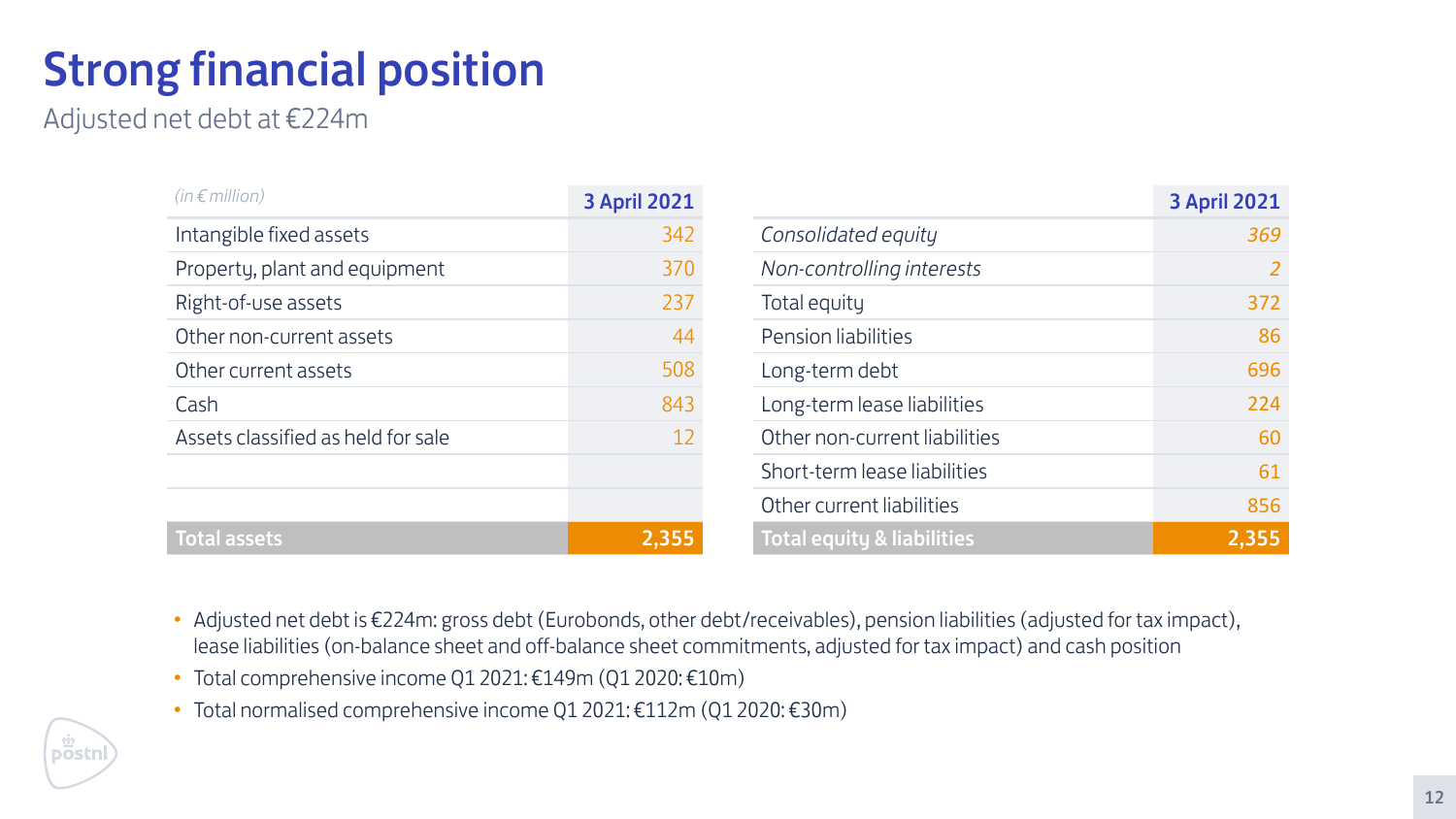# Digital Next





13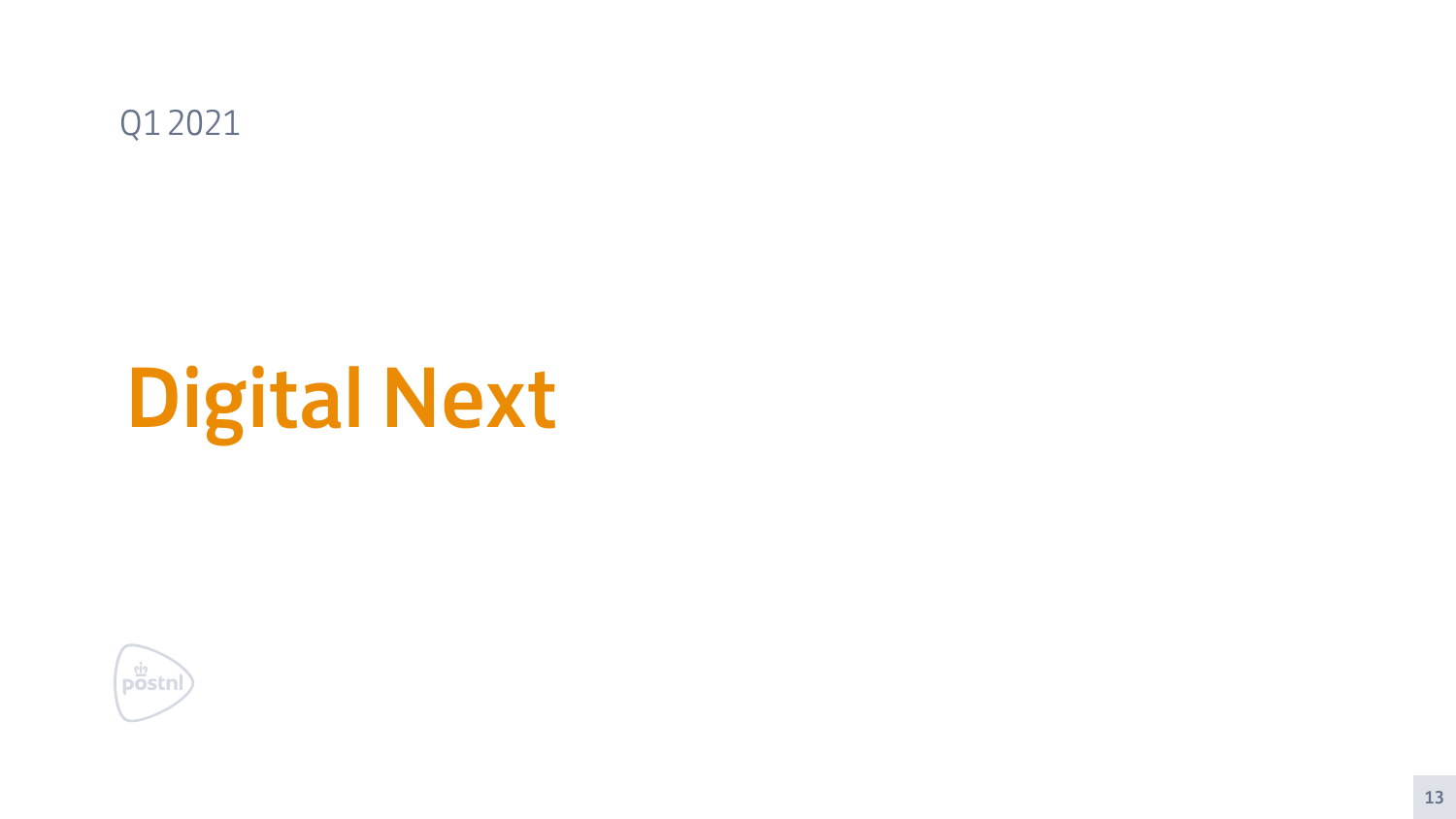## Ambitious plan to accelerate digital transformation

€80m to be spent in 2021-24 of which  $\sim$  €25m in 2021 to further speed up the process



- 
- 
- 

- 
- 
- 
-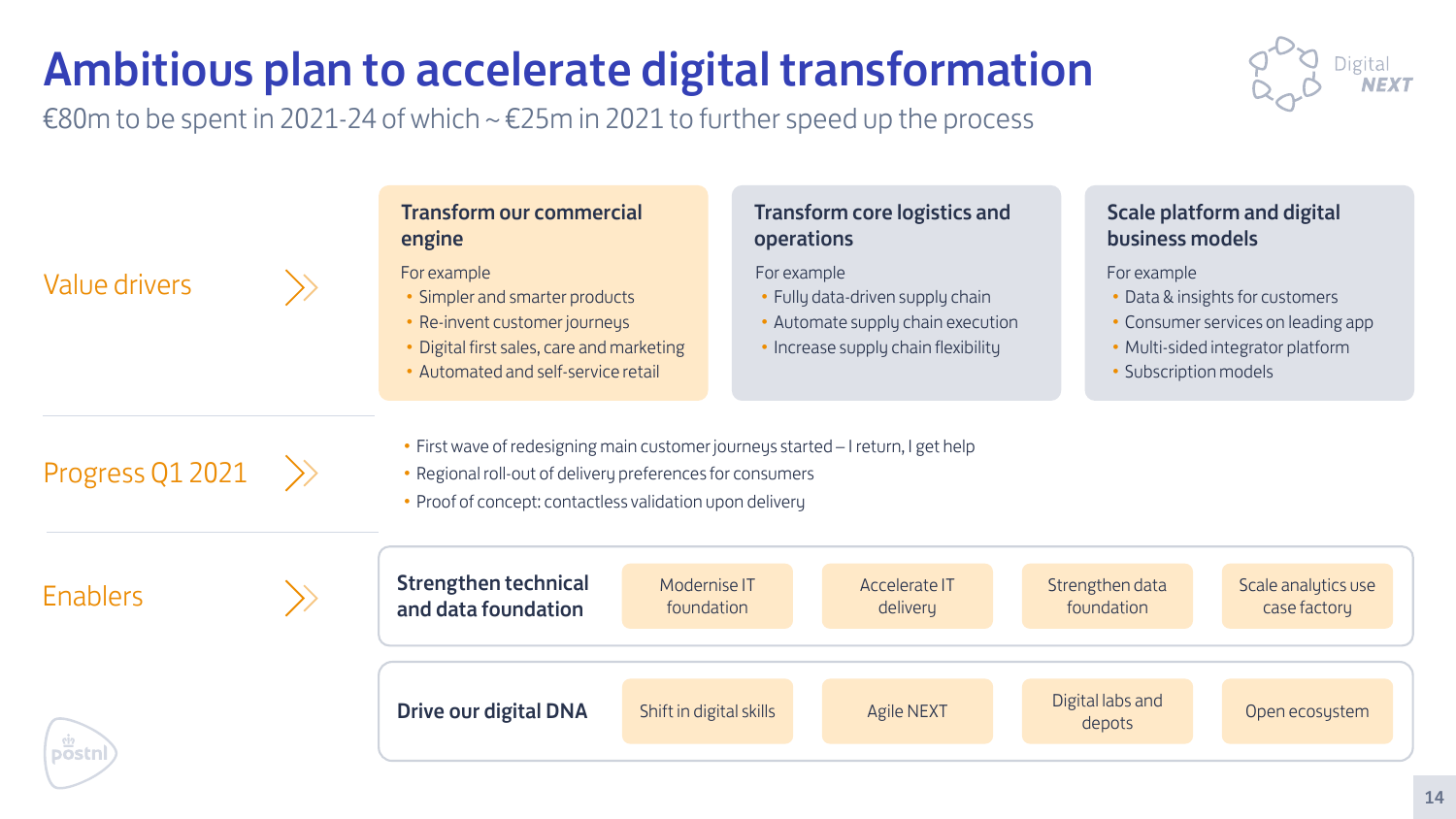Q1 2020 Q1 2021

Transforming our commercial engine

## Consumers continue their shift to digital channels and products

|                             | Online visitors                                                        | 114m<br>55% via PostNL app | 252m<br>67% via PostNL app | $+121%$ |
|-----------------------------|------------------------------------------------------------------------|----------------------------|----------------------------|---------|
| $\frac{1}{2}$               | PostNL accounts                                                        | 5.5m                       | 6.2m<br>71.7% active users | $+12%$  |
| $\frac{\delta}{\delta}$     | Talks with chatbot Daan, Sam<br>and Noor                               | <b>770k</b>                | 1.1 <sub>m</sub>           | $+43%$  |
| <u>um</u>                   | Self-service online preparation<br>(in % of parcels sent by consumers) | 34.3                       | 42.9                       |         |
| H M G N<br>0 L 6<br>< 3 1 J | Stamp codes                                                            | <b>520k</b>                | 1.1 <sub>m</sub>           | $+112%$ |
|                             |                                                                        |                            |                            |         |
|                             |                                                                        |                            |                            |         |



4  $\boldsymbol{0}$ K

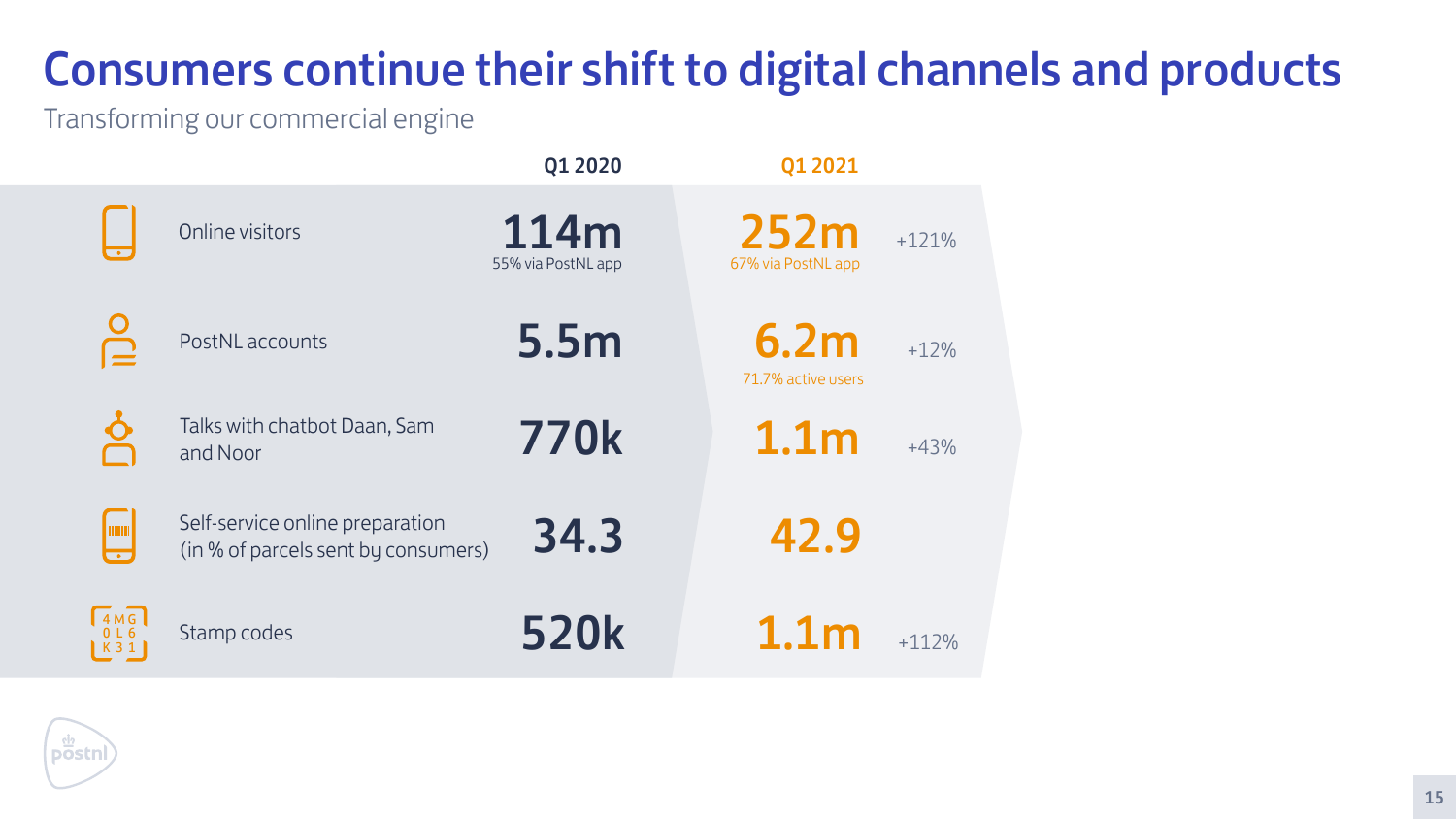# 2021 outlook and guidance



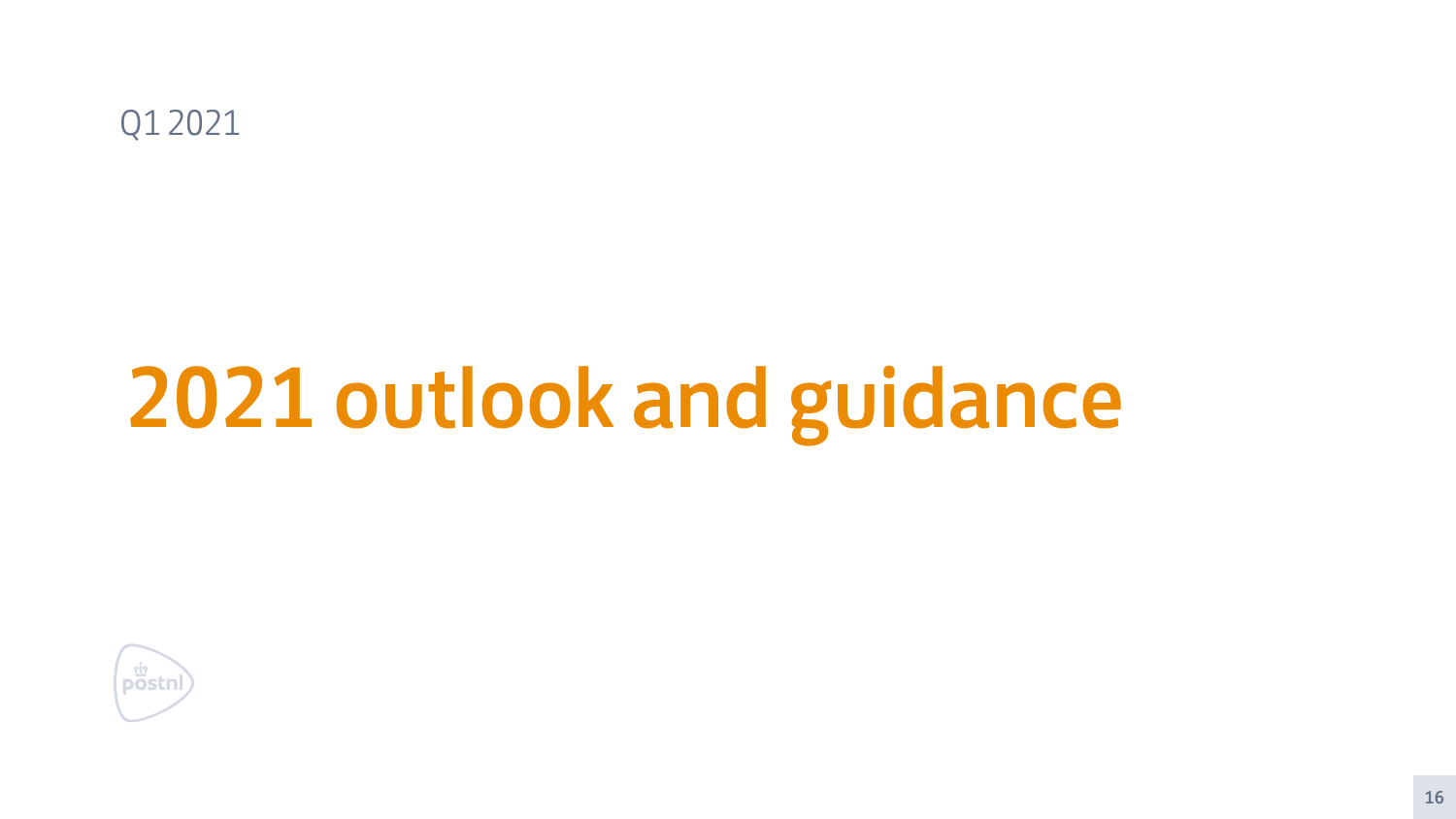## Outlook for normalised EBIT FY 2021 revised to  $> \epsilon$ 250m

Significant improvement in business performance expected, mainly visible in Parcels

### Assumptions for 2021

- Overperformance in Q1 is mainly explained by:
	- better result thanks to lockdown that lasted longer than expected
	- better performance at Spring and Logistics
	- some incidentals in the quarter
- Structural performance improvement, mainly visible in Parcels
- Exact consequences of changes in lockdown remain uncertain
- Speed up costs for Digital Next
- Other assumptions unchanged





*\* Non-cash; higher service costs due to lower discount rate, balanced by higher actuarial gains within other comprehensive income*

> 250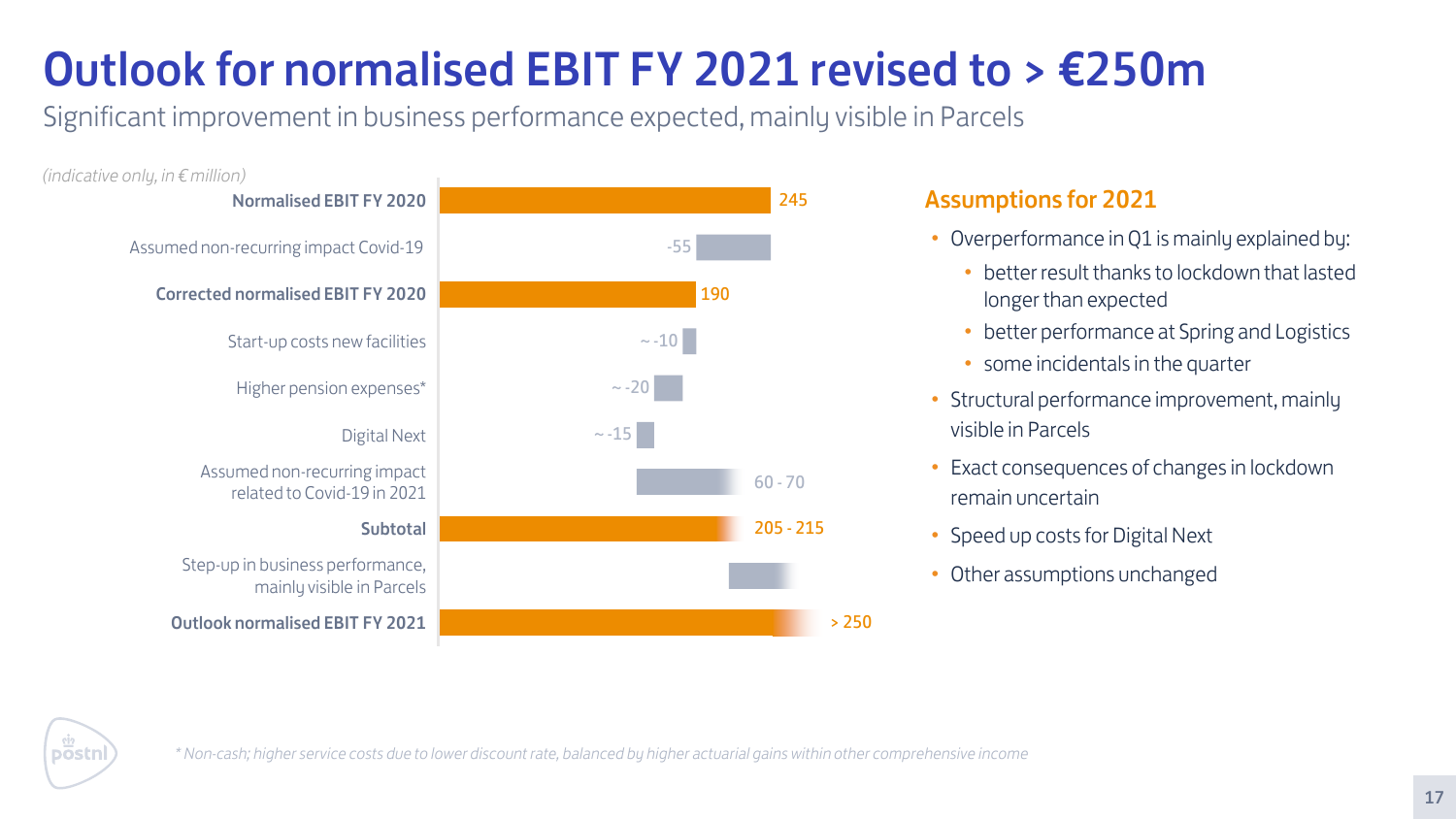## 2021 outlook and other main financial indicators

*\* Cash flow before dividend, acquisitions, redemption bonds/other financing activities, after payment of leases; \*\* Including payment for settlement of transitional plans of €200m in 2020 and €16m in 2021*

| $(in \in million)$ |     | 2020 corrected<br>for assumed<br>non-recurring<br>2020 impact Covid-19 | 2021 outlook | 2021 outlook<br>(revised) remarks |                                                                                             |
|--------------------|-----|------------------------------------------------------------------------|--------------|-----------------------------------|---------------------------------------------------------------------------------------------|
| Outlook            |     |                                                                        |              |                                   |                                                                                             |
| Normalised EBIT    | 245 | 190                                                                    | 205-225      | >250                              | including $\sim$ (30) to (35) for digital NEXT and<br>increase in non-cash pension expenses |
| Free cash flow*    | 186 |                                                                        | 200-230      |                                   | $\rightarrow$ 225 including $\sim$ (20) to (25) for digital NEXT                            |

| <b>Other main financial indicators</b> |      | <b>2021 indicative</b> |                                                        |
|----------------------------------------|------|------------------------|--------------------------------------------------------|
| Capex                                  | (78) | $(140) - (160)$        |                                                        |
| Changes in pension liabilities**       | 166) | $\sim$ 55              | $\Delta$ pension expense and pension cash contribution |
| Normalised comprehensive income        | 197  | $\sim$ 200             | > 225 developing in line with normalised EBIT          |

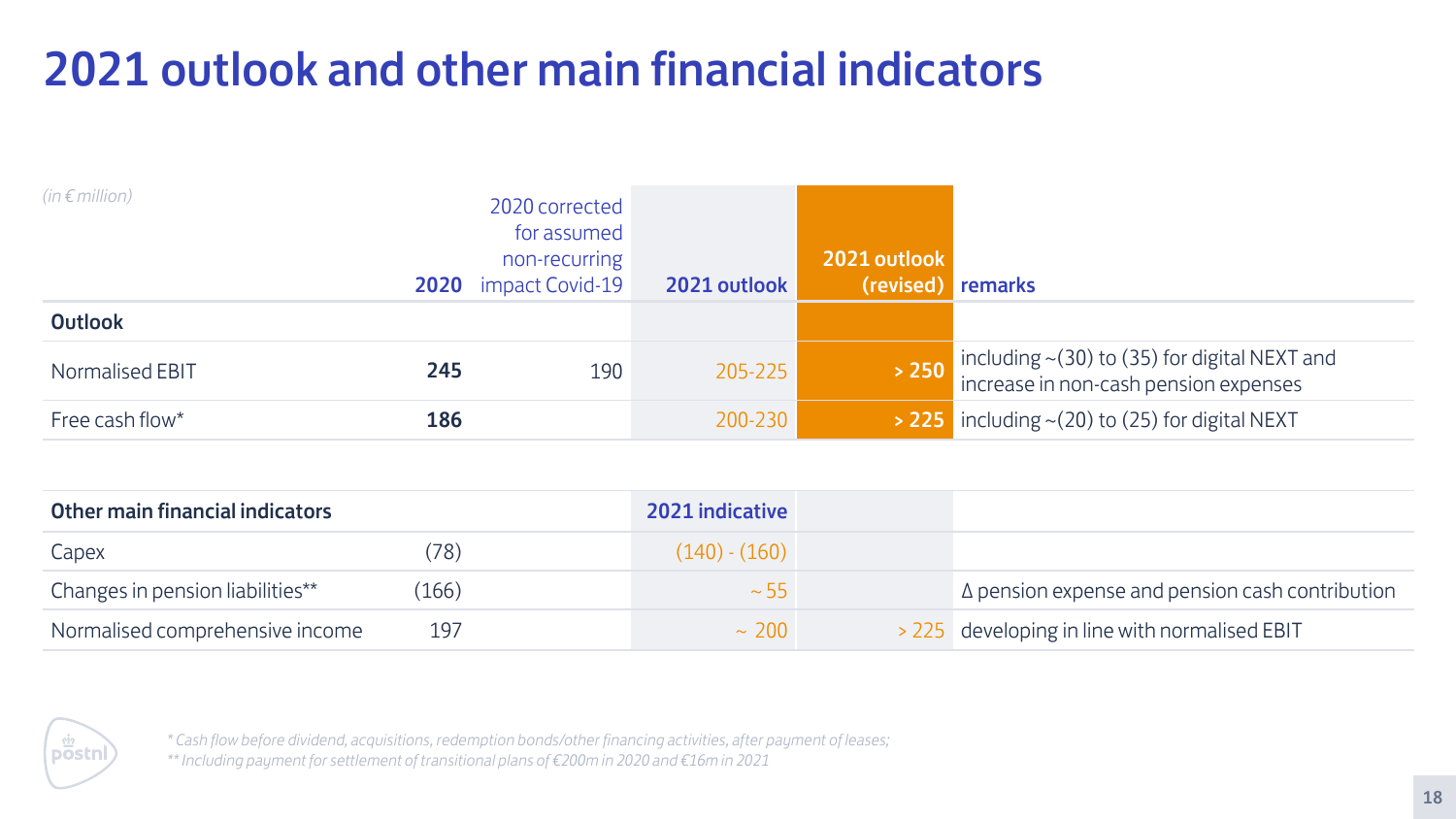Normalised EBIT in Q2-Q4 2021 expected to be below 2020 performance

## Increase in normal business performance expected in 2021

• Significant step-up in normal business performance, mainly visible at Parcels (strong performance Spring and Logistics when compared to Q1 2020 is not expected to occur in Q2-Q4 2021)

### Normalised EBIT





- Outlook for free cash flow 2021: > €225m, taking into account tax effects, change in trade-off capex/leases and acceleration in capex related to digitalisation
- Q2 expected to show slightly positive free cash flow due to EBIT pattern and timing effects, mainly in working capital and capex, while Q3 free cash is projected to be negative

#### Free cash flow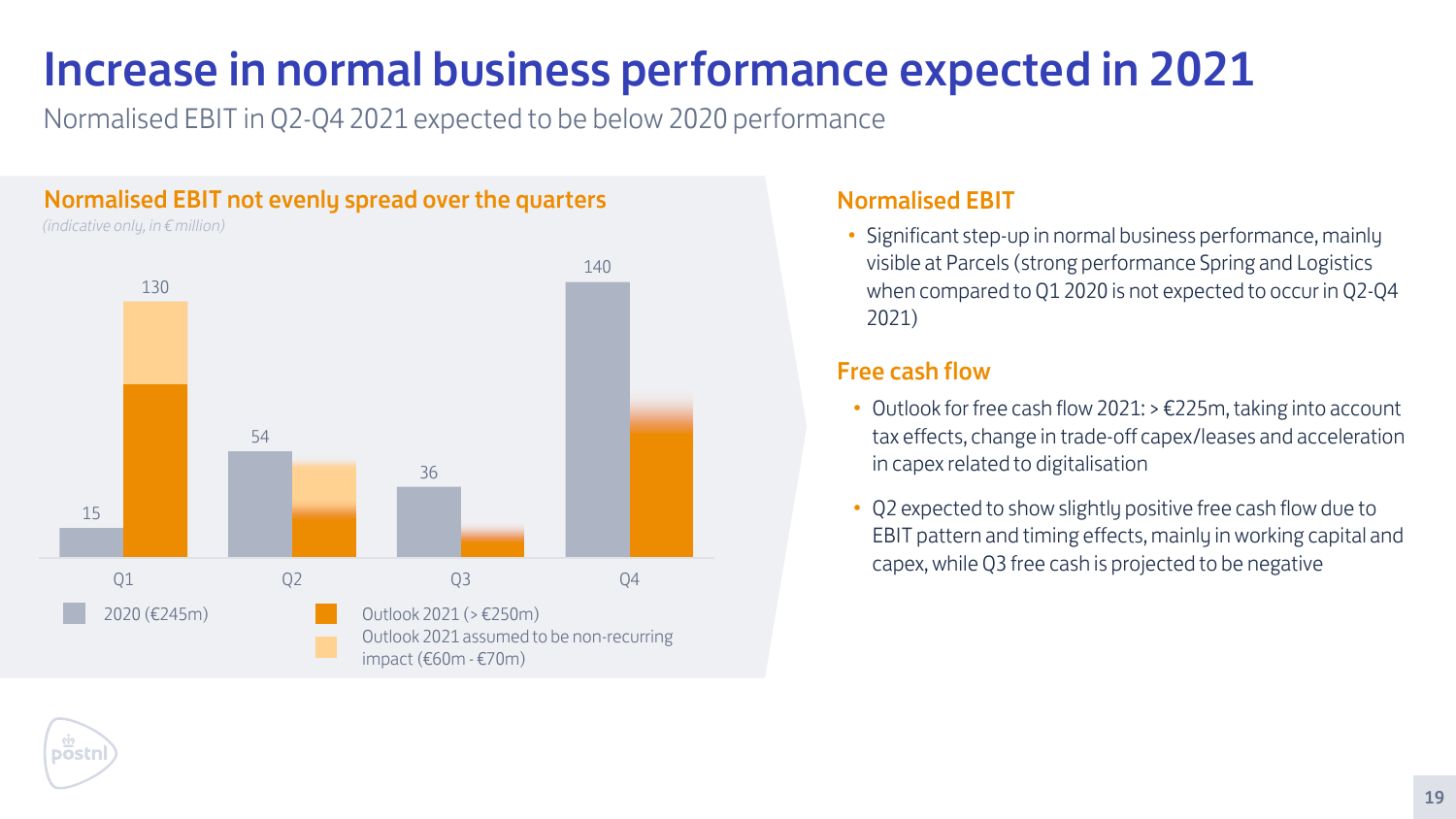## A strong business well positioned for further growth

Being the leading logistics and postal service provider in, to and from the Benelux region

• FY normalised EBIT expected to be  $> \text{\textsterling}250$ m, with free cash  $flow > £225m$ 

- Balancing volume and value at Parcels by expanding our capacity to capture further e-commerce growth
- Consolidation of Sandd delivers full synergies; intensifying cost savings projects to mitigate the ongoing mail volume decline
- Accelerating our digital transformation to strengthen our competitive position by building further on our platform, connecting customers, consumers and solutions through simple and smart digital journeys
- Uncertainty about impact of Covid-19 remains

#### Going forward

- Strong Q1 with normalised EBIT of €130m and free cash flow of €159m
- and related to Covid-19; expected to increase to €60m €70m
- Around €42m of the Q1 result is assumed to be non-recurring
- 
- Non-essential stores in the Netherlands reopened on 28 April; exact consequences of changes in the lockdown remain uncertain
- 
- 

postni

#### 2021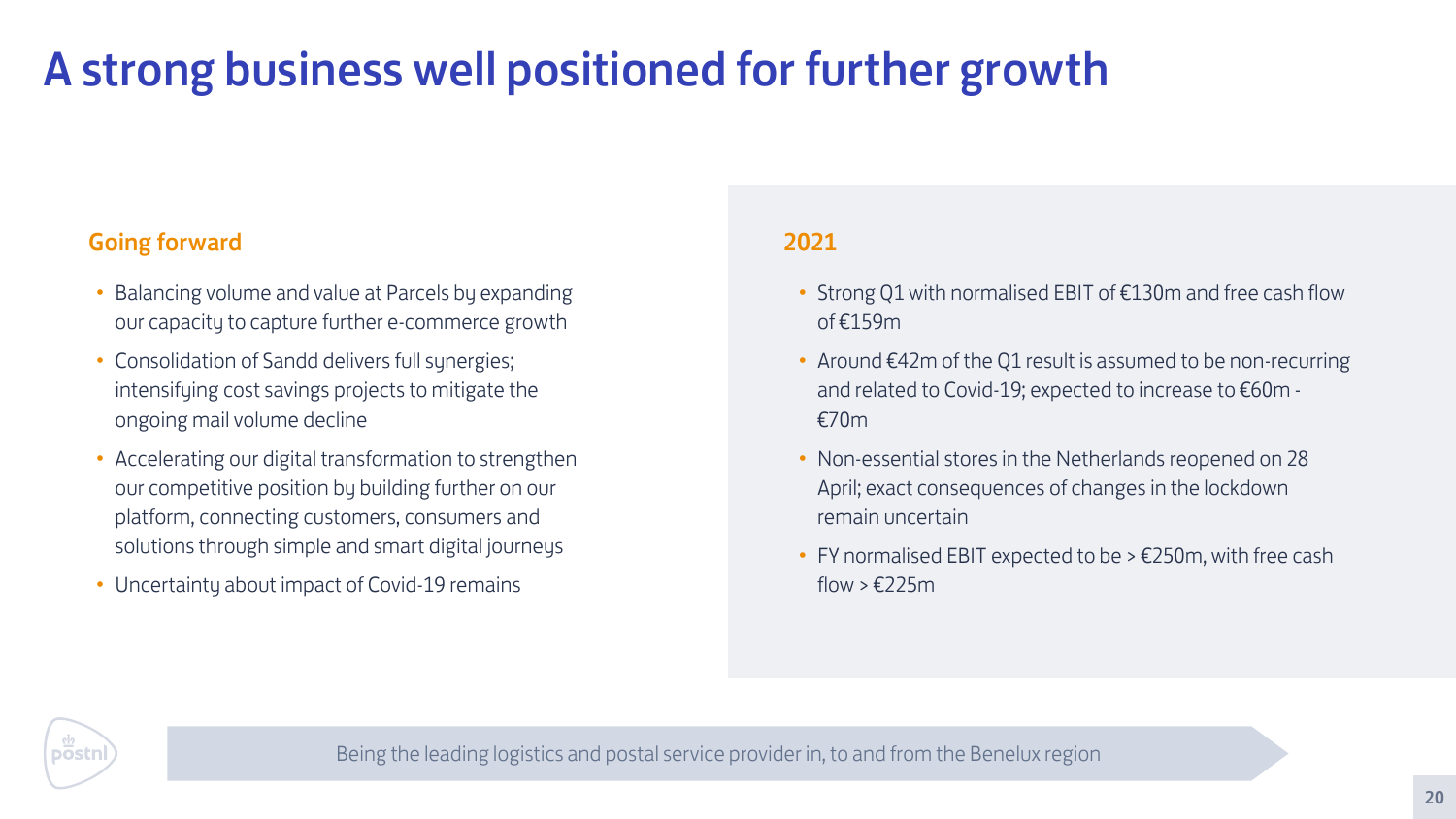### Q1 2021 Results





 $\rightarrow$  Deep-dive into the acceleration of our digital transformation on 7 June 2021

 $\rightarrow$  You will be invited!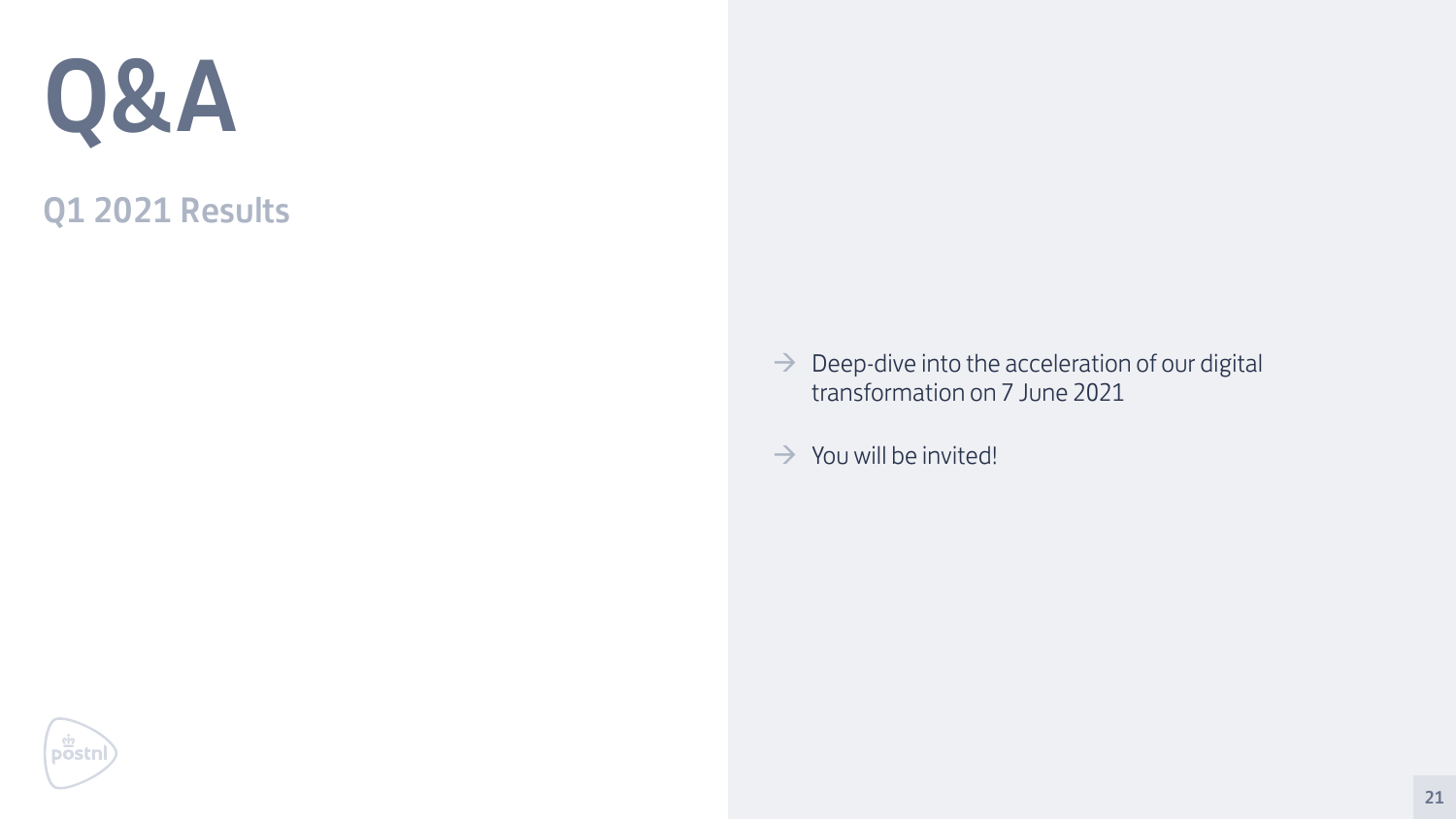### Q1 2021 Results



 $\rightarrow$  Adjusted net debt

# Appendix